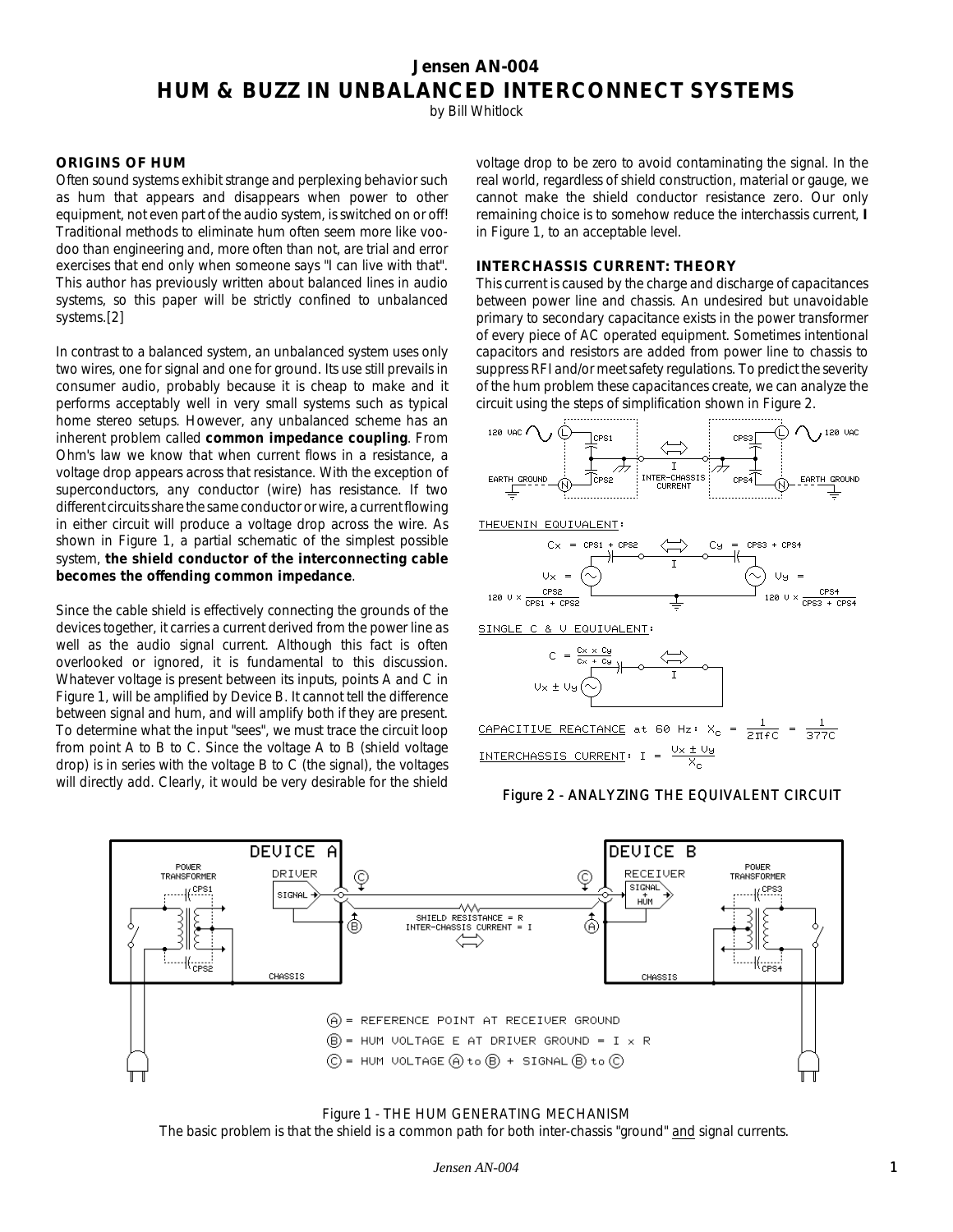Note the  $\mathbf{V}_{\mathbf{x}} \pm \mathbf{V}_{\mathbf{y}}$  term in the single capacitor equivalent circuit. The  $\pm$  accounts for the fact that most consumer equipment has a twoprong AC plug which can be inserted into an outlet either of two ways. A special example illustrates how extreme the effects of plug reversal can be. Consider the case where  $C_{PS1}$  is  $\frac{1}{2}$  the value of  $C_{PS2}$ and  $C_{PS3}$  is ½ the value of  $C_{PS4}$  *(this condition would be highly unlikely in the real world).* If the two plugs are connected to the AC line as shown in the diagram, each pair of capacitors forms a voltage divider with a 3:1 division ratio, making chassis voltages Vx and Vy each 40 volts AC with respect to ground. Since no current will flow in a wire connecting two points of equal voltage, current *I* will be zero. However, if one of the AC plugs is reversed, the chassis voltages will no longer be equal and current *I* will flow. Except for this special case, plug reversals simply cause a change in the interchassis current, rather than the total cancellation seen in this example. For this reason, reversing AC plugs will almost always change the hum level in a system.

It is also very unlikely that the two capacitances,  $C_{PS1}$  and  $C_{PS2}$  or  $C_{PS3}$  and  $C_{PS4}$ , would be exactly matched in any piece of equipment. Mismatch ratios of two to one are common. Since all utility 120 VAC power in this country is distributed *asymmetrically* with respect to earth ground, one side called "neutral", is grounded. The other, called "hot" or "line", is at 120 volts with respect to ground.[4] Recently, proponents of a scheme called "Balanced AC Power" have claimed that "[hum reduction] results are often quite dramatic".[3] Balanced power uses a center-tapped transformer to make each side of the line 60 volts with respect to ground. Although intuitively attractive, this approach can completely cancel interchassis currents in a system of three or more devices only in the case where each of the devices had such matched capacitances. This would be an extremely rare occurrence. Although 10 to 15 dB hum reductions, which would be more routinely achieved, might be considered "dramatic" in a video system, this author cannot recommend this or any other "line conditioning" method as a cost effective solution for audio system hum problems.

#### **INTERCHASSIS CURRENT: MEASUREMENT**

When designing or troubleshooting a system, a highly recommended first step is to measure actual ground currents of the system devices. This can be done quite simply using an AC voltmeter adapted, as shown in Figure 3, to measure AC current. This same setup can also measure chassis current between devices. The 1  $k\Omega$  resistor converts current to voltage at 1 millivolt per microamp while the capacitor limits the measurement to frequencies under about 1 kHz. One lead of this current meter is connected to the shield of an input or output jack on the device under test. An IHF/RCA plug is handy for this and it generally won't matter which jack you choose, since all shield grounds are usually tied together inside the device. The other lead of the current meter



Figure 3 - MEASURING THE CHASSIS CURRENT

is connected to a ground equivalent to power line neutral. The safety ground of any modern outlet is convenient for this. It is required by safety codes to be tied to earth ground, as is the neutral. The current measurement should be taken under four conditions: device "off", device "on", then repeated with the device's AC plug reversed. Taking the highest reading will give us a "worst case" number which can then be used, along with Table 1, to estimate the system hum levels produced when this device is connected to others via cables.

The author has tested a variety of consumer devices, including CD players, cassette decks, tuners, receivers, and power amplifiers, for chassis current to ground. The broad categories of typical ground currents developed from the testing were used in Table 1. Ground current is generally related to AC power consumption of the device, since this dictates the size of its power transformer and, to some extent, its interwinding capacitances. Ground current **L**, 5 µA RMS, is typical of "low power" consumer gear drawing under 20 watts. This includes most CD players, cassette decks, and turntables. Current **M**, 100 µA RMS, is typical of "medium power" consumer gear drawing 20 to 100 watts. This includes most tuners, low to medium power receivers or power amplifiers, and some small TV receivers. Current **H**, 1 mA RMS, is typical of "high power" consumer gear drawing, or capable of drawing, well over 100 watts. This includes most high powered amplifiers or powered subwoofers and large screen or projection TV receivers. Table 1 shows the calculated effect of these currents when they flow in interconnect cable shields in an unbalanced audio system. A contact resistance of 50 m $\Omega$  per connection was used and the 0 dB reference level is 300 mV RMS or about -10 dBV. All results have been rounded to the nearest dB.

*Please note that this characterization of chassis current applies only to devices with two-prong AC plugs*. Three-prong plugs effectively connect the device chassis to safety ground, making the

| Cable Length                                                            | $3 \text{ ft} \approx 1 \text{ m}$ |       |       | 10 ft $\approx$ 3 m |       |       | $20 \text{ ft} \approx 6 \text{ m}$ |       |       | 50 ft $\approx$ 15 m |       |       | 100 ft $\approx$ 30 m |       |       |
|-------------------------------------------------------------------------|------------------------------------|-------|-------|---------------------|-------|-------|-------------------------------------|-------|-------|----------------------|-------|-------|-----------------------|-------|-------|
| <b>Ground Current</b>                                                   | ∸                                  | M     | Н     |                     | M     | Н     |                                     | M     | Н     |                      | M     | Н     |                       | M     | Н     |
| #26 GA (41 m $\Omega$ per ft)<br><b>Shield Conductor</b>                | $-109$                             | $-83$ | $-63$ | $-101$              | $-75$ | $-55$ | $-96$                               | $-70$ | $-50$ | $-89$                | $-63$ | $-43$ | $-83$                 | $-57$ | $-37$ |
| #24 GA (25 m $\Omega$ per ft)<br><b>Shield Conductor</b>                | $-111$                             | $-85$ | $-65$ | $-105$              | $-79$ | $-59$ | $-100$                              | $-74$ | $-54$ | $-93$                | $-67$ | $-47$ | $-87$                 | $-61$ | $-41$ |
| #22 GA $(16 \text{ m}\Omega \text{ per ft})$<br><b>Shield Conductor</b> | $-112$                             | -86   | $-66$ | $-107$              | $-81$ | $-61$ | $-103$                              | $-77$ | $-57$ | $-96$                | $-70$ | $-50$ | $-91$                 | $-65$ | $-45$ |

Table 1 - CALCULATED HUM LEVEL, dB re 300 mV, vs GROUND CURRENT, CABLE LENGTH, and SHIELD GAUGE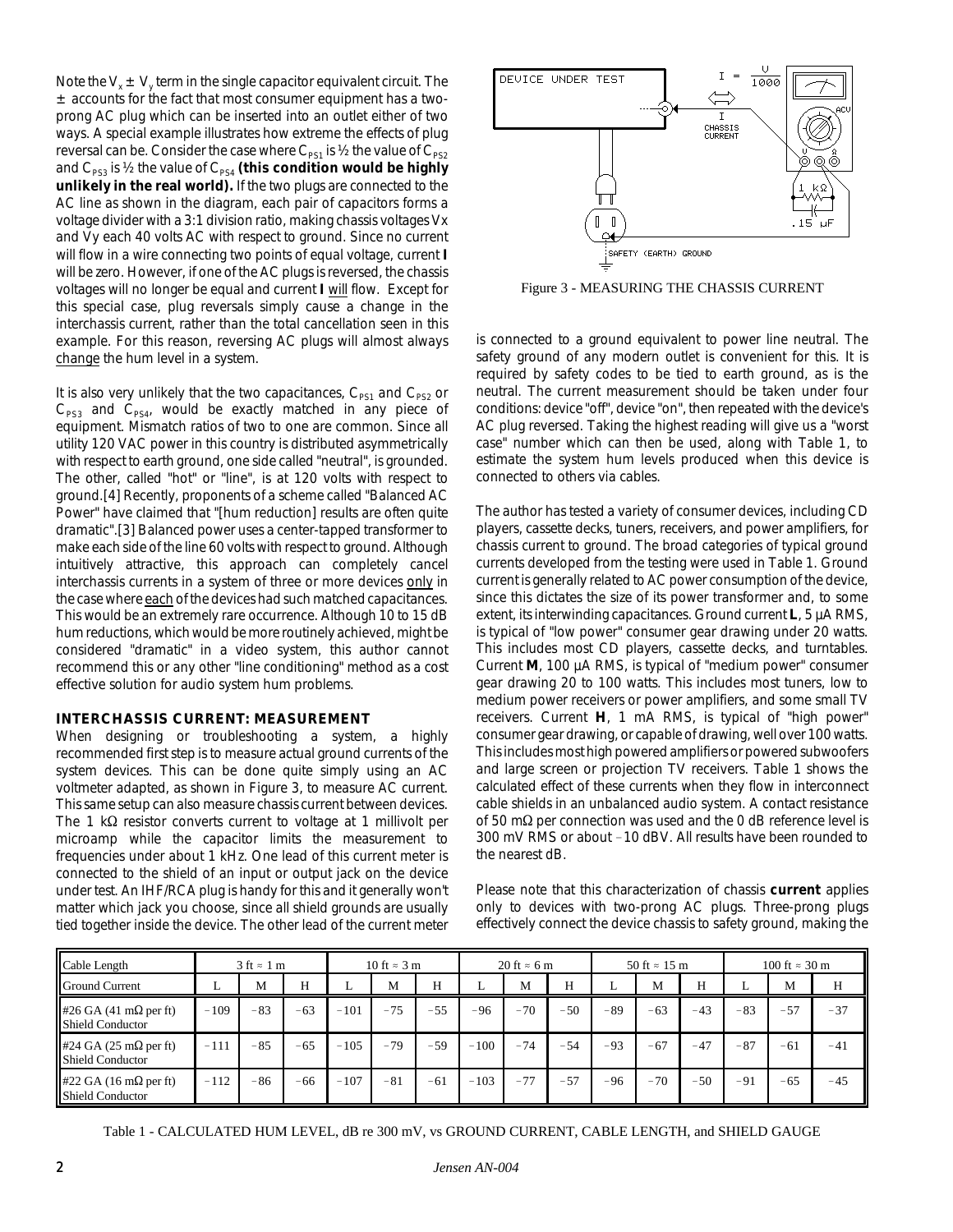chassis a *voltage* source. System effects of this will be discussed later.

#### **AUDIBILITY OF HUM & BUZZ**

Just what level of hum or buzz is audible depends on many factors. A recent AES paper indicates that noise artifacts should be under -120 dB to be inaudible for serious listening in residential environments.[5] The experience of this author indicates that levels higher than about  $-80$  dB are annoying to most listeners. The noises originating with the power line are generally described as either "hum", which is predominantly 60 Hz, or "buzz", which consists of a mixture of high-order harmonics of 60 Hz. These harmonics are the result of power line waveform distortion, which commonly reaches 5% THD and is caused by many types of nonlinear power line loads. Because the human ear is much more sensitive to frequencies in the 2 kHz to 5 kHz range at these very low levels, buzz is usually more audible than hum, even though the hum level may be electrically larger.

### **BREAKING THE INTERCHASSIS CURRENT PATH**

To eliminate hum, we must effectively eliminate interchassis ground current. We could eliminate it by simply breaking the chassis to chassis shield connection. Of course, this alone would not solve our problem. We must break the signal line as well and insert a device which will sense the voltage at the output of device A and regenerate it into the input of device B, while ignoring the voltage that exists between the now disconnected device grounds. These properties generally describe a differential responding device with high common-mode rejection, usually called a *ground isolator*. *See reference* [2] *for more information on this subject*.

Two basic types of differential responding devices, active differential amplifiers and audio transformers are available at reasonable cost. We won't consider active optical or carrier modulated isolation amplifiers here because such devices which also have acceptable audio performance are still quite expensive.

*Active differential amplifier* circuits are used in a number of commercially available devices. To a greater or lesser extent, they all share several disadvantages: they can further complicate the ground system by contributing interchassis currents of their own, since they require AC power; they cannot handle ground voltage differences over about 10 volts RMS; they use semiconductors or integrated circuits which are prone to degradation or failure caused by power line or lightning induction voltage transients; and, worst of all, they are exquisitely sensitive to source impedance. This sensitivity limits hum rejection, even in a *balanced* system (for which they are intended), but it makes them nearly useless in an unbalanced system.[2] A typical example of such devices is the popular Sonance AGI-1 (which uses the Analog Devices SSM2141). Lab measurements on this unit, shown in Figure 4, reveal that over the 200  $\Omega$  to 1 k $\Omega$  range of source (output) impedances typical in consumer equipment, its hum rejection is only 15 to 30 dB.

*High quality audio transformers* are, by their nature, relatively insensitive to source impedance and exhibit excellent hum rejection performance in *either* balanced or unbalanced systems. Under the same conditions and same range of source impedances, the passive transformer based ISO-MAX® model CI-2RR measures 90 to 110 dB. As shown in the Figure 4 graph, its measured hum rejection is *over 70 dB better* than the active device. It requires no power of any kind and can handle ground voltage differences up to 250 volts RMS without malfunction, degradation, or damage.



Figure 4 - HUM REJECTION vs SOURCE IMPEDANCE

There is a widespread belief that *all* audio transformers have inherent limitations such as high distortion, mediocre transient response, and large phase errors. Unfortunately, many such transformers do exist and not all of them are cheap. The vast majority of available audio transformers, even when used as directed, do not achieve professional performance levels. As Cal Perkins wrote "With transformers, you get what you pay for. Cheap transformers create a host of interface problems, most of which are clearly audible."[6] If well designed and properly used, however, audio transformers qualify as true high fidelity devices. They are passive, stable, reliable, and require neither trimming, tweaking, nor excuses.

## **DIAGNOSIS OF A LARGER SYSTEM**

Most systems consist of more than two devices and often consist of a mixture of floating (2-prong AC plug) and safety grounded (3 prong AC plug). In addition, devices may be connected to external sources of ground currents, such as cable TV. Our previous analysis of a generalized two device system allows us to apply the same principles to analyze and treat hum problems in larger systems. Our example system, shown in Figure 5, consists of a large screen TV receiver with audio outputs, a stereo preamp control center, a subwoofer with internal power amplifiers, and a stereo power amplifier for the satellite speakers. All devices have 2-prong AC plugs, except the sub-woofer, which has a 3-prong plug. Initially, we will not make the cable TV connection shown by the dotted line. The interconnect cable is a foil shielded type with a #24 gauge drain wire having a resistance of 25 m $\Omega$  per foot. Now, let's go through the process step-by-step.

**Step 1** is to measure or estimate the worst case ground current of each device having a 2-prong AC plug (as described under heading 3). *To keep our analysis process as easy as possible, we will be using some simplifying assumptions and approximations throughout. Therefore measurements need not be made with laboratory precision. Our calculated hum levels will generally be pessimistic by several dB*.

**Step 2** is to measure or calculate the interchassis resistance for each cable run. Vendor data usually provides either resistance per unit length or equivalent wire gauge information for the cable's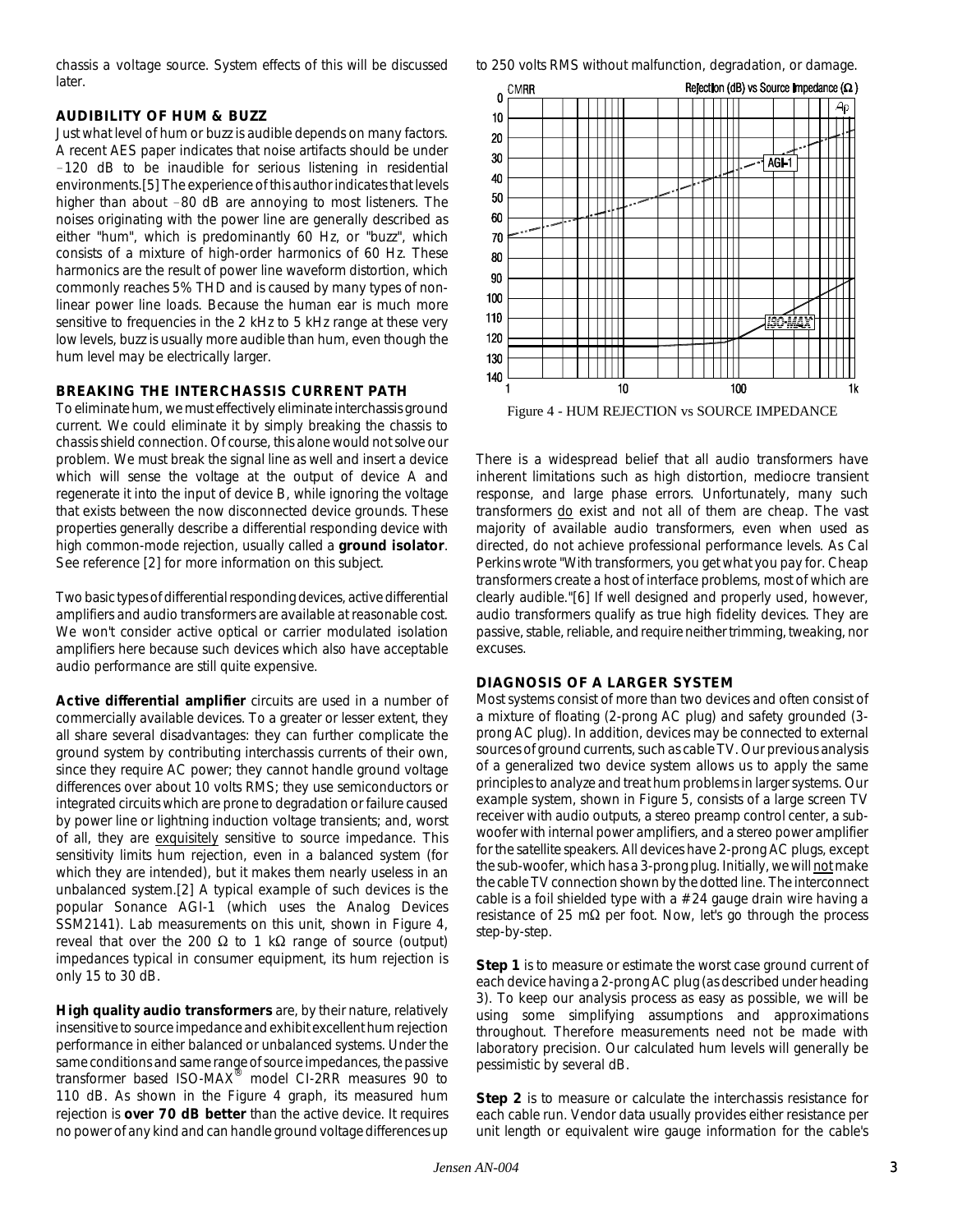

Figure 5 - THE EXAMPLE SYSTEM "BEFORE"

shield. Remember to include some shield contact resistance at each connector (normally one at each end) as part of the total. If the

 cable run is a stereo pair, remember to divide by two because the two shields are in parallel. The 50 foot run from TV to preamp in Figure 5 was calculated as follows:

> 50 ft cable shield @ 25 m $\Omega$ /ft = 1.25  $\Omega$ 2 connector contacts  $\varnothing$  50 m $\Omega$  each = 0.1  $\Omega$ Total resistance per cable =  $1.25 \Omega + 0.1 \Omega = 1.35 \Omega$ Resistance of 2 paralleled cables =  $1.35 \Omega \div 2 = 0.68 \Omega$

**Step 3** is to estimate current flow in each cable (or cable pair, in this case). At this point we will make some simplifying assumptions, but according to the following rules:

- A If two devices with different ground currents are connected, the current flow between them is limited to the lower of the two currents. If the ground currents have equal values, flow between them is that value.
- B Current flow between two high ground current devices can flow through a lower ground current device chassis from connector to connector.
- C A device connected to safety ground or any external path to earth ground or AC neutral can support unlimited current flow.
- D If current into a device may flow out in multiple paths, assume that value will flow in all paths that can support it (according to rule A).

Make a simple diagram of the system, similar to Figure 5, and enter the measured or estimated worst case ground current for each floating (2-prong plug) device near its AC plug symbol. Applying the rules, determine the current flow in each cable (or cable pair) and enter the value on the diagram. In our example, although the preamp can support only 30 µA through its power connection, note that the 1 mA ground current from the TV will flow through it to either the power amplifier *(which can support 1 mA through its power connection)* or the sub-woofer *(which can support unlimited current through its safety ground)*.

**Step 4** is to calculate the hum voltage drop for each cable.

Knowing the values of interchassis resistance (from step 2) and current flow (from step 3) for each cable, allows us to find the hum voltage. According to Ohm's law,  $E = I x R$  where E is the hum voltage, I is the interchassis current, and R is the interchassis resistance. Therefore, in Figure 5, the hum voltages are:

> 1 mA x 0.68  $\Omega$  = 0.68 mV for TV to preamp cable, 1 mA x 0.55  $\Omega$  = 0.55 mV for preamp to sub-woofer, and 1 mA x 0.11  $\Omega$  = 0.11 mV for preamp to power amplifier.

**Step 5** expresses the ratio in dB of each of these hum voltages to the signal voltage, since the hum voltage directly adds to the signal at the receive end of each cable. Because each cable carries a nominal 300 mV (sometimes expressed as  $-10$  dBV) maximum signal level, this will be our reference level. For each voltage calculated in step 4, the hum level, in dB relative to the reference signal, is calculated as  $dB = 20$  x log ( $E \div 300$  mV). Expressing our example voltages in dB gives us:

- -53 dB at preamp input from TV,
- -55 dB at sub-woofer input from preamp, and
- -69 dB at power amplifier input from preamp.

These numbers do *not* include the additional hum caused by a device which may amplify the hum appearing at its input. In this example, even if the preamp volume control is "off", unacceptably high hum levels exist at the inputs of both the sub-woofer and power amplifiers. If we advance the volume to unity preamp gain (preamp input and output levels the same), the hum level to both power amplifiers will further increase. *Calculations should assume that all hum voltages are in-phase and additive*. While it is possible for the hum at the preamp input to be anti-phase to the hum at the power amplifiers *(as volume is advanced, hum would decrease to a "null" and then increase beyond the null)*, we won't rely on this possibility.

## **TREATMENTS TO REDUCE HUM**

As a general rule, problem areas involve the longer cables and higher interchassis currents. In our example system of Figure 5, these are the 40 and 50 foot cable runs. Figure 6 shows the same system with transformer isolators added to the long runs. Note how the isolators reduce interchassis currents *(the 1 µA flow through each isolator is due to interchassis voltage now present - more on that later)*. Since the isolators block the high chassis currents from the TV and sub-woofer, the preamp to power amplifier current is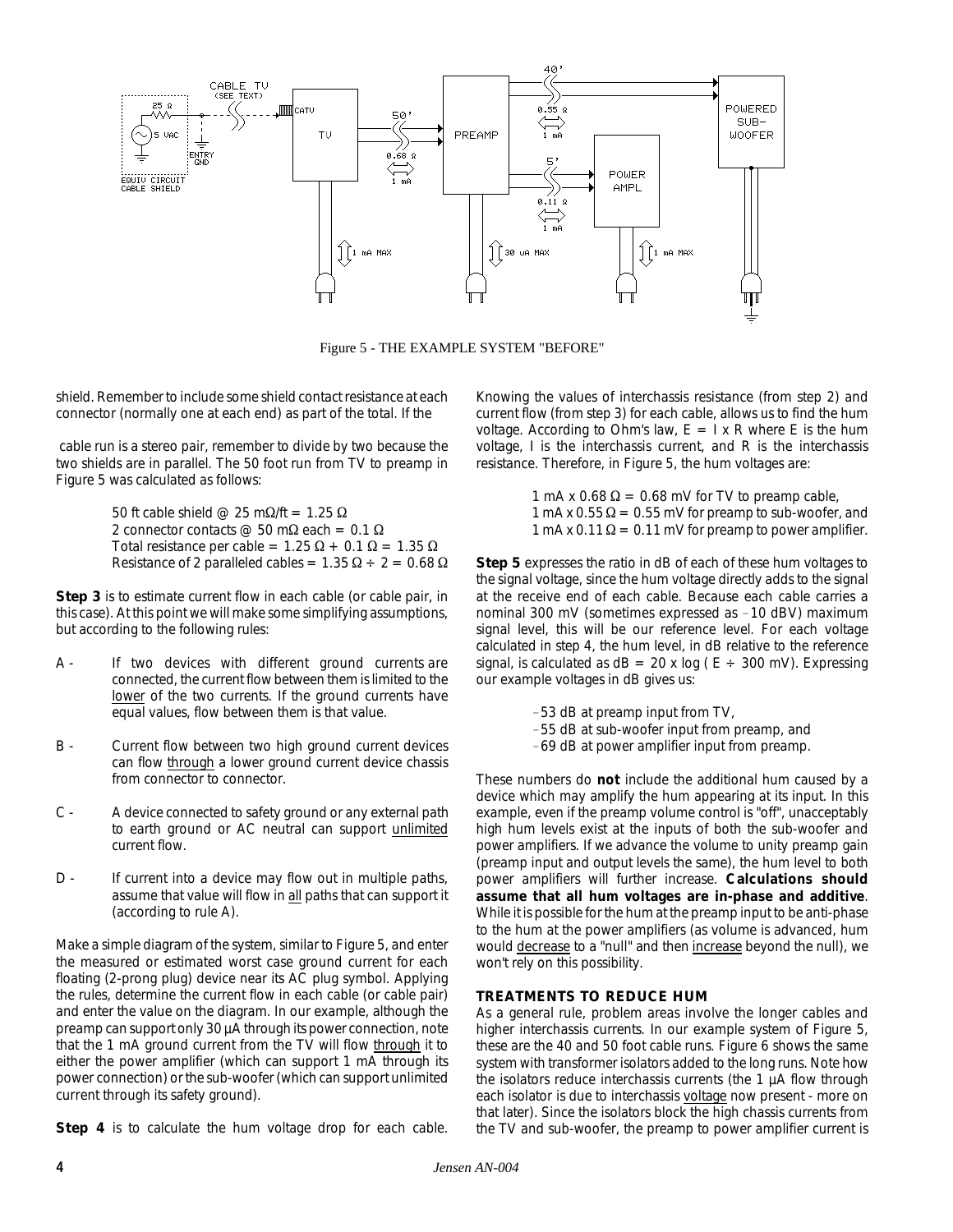now only 30 µA and flows in the shortest, lowest shield resistance cable. Following steps 3, 4, and 5 as before, the new hum estimates calculate as:

- -113 dB at preamp input from TV.
- -115 dB at sub-woofer input from preamp, and
- -99 dB at power amplifier input from preamp.

In reality, we can't achieve the  $-113$  dB and  $-115$  dB levels. Recall that Figure 2 showed a Thevenin equivalent circuit for each device, consisting of voltage source  $\mathbf{V}_\mathbf{x}$  and capacitance  $\mathbf{C}_\mathbf{x}.$  If an isolator effectively disconnects a device from ground, its chassis will "float" above safety ground at its Thevenin voltage. This voltage, which appears as common-mode (on both input lines) to the isolator, could range from 0 to 120 V. A reasonable typical is 60 V which is +46 dB relative to a 300 mV reference signal. Even the best *real* isolator, with a CMRR of 120 dB, will have an output hum level of  $+46$  dB  $- 120$  dB or  $-74$  dB.

If, as shown in Figure 6, we ground each device through a separate wire (not through the audio cable shields), we can essentially remove the common-mode voltage from the isolator. More and more equipment, TV receivers especially, have plastic cabinets and the only exposed metal may be screwheads and connectors, making it unclear how to ground the "chassis". DO NOT make the ground wire connection to anything INSIDE the cabinet — you may severely damage the equipment and/or create a lethal shock hazard. You can confirm that a screwhead, for example, is an effective "chassis" ground by: 1) disconnecting the equipment from everything except AC power, 2) with an AC voltmeter, monitor the voltage between an audio output jack's outer (shield) contact and the AC outlet's safety ground pin, and 3) verify that the voltmeter reading drops to under a volt when the grounding wire connected to the AC outlet's safety ground pin is touched to the screwhead. When grounded this way, the output hum level of our example system will drop from  $-74$  dB to about  $-110$  dB (the thermal noise floor of a Jensen ISO-MAX $^{\circ\!\!\!\!\!^\circ}$  CI-2RR isolator). With isolators and added grounds in place, our estimate becomes:

- -110 dB at preamp input from TV,
- -110 dB at sub-woofer input from preamp, and
- -99 dB at power amplifier input from preamp.

The -99 dB figure can be improved further by lowering the shield resistance of the 5 foot cable which uses a foil shielded cable with #24 gauge drain wire (25 m $\Omega$  per foot). Cable using a #18 gauge equivalent braided copper shield (6.5 m $\Omega$  per foot) will lower hum level by 5 dB from  $-99$  dB to  $-104$  dB.

The *cable TV* connection is shown to illustrate the problems it can cause. Most cable systems supply AC power to their trunk mounted repeater amplifiers through the trunk cable itself. This 60 Hz AC current flows through the shield of the coaxial trunk cable and (surprise) causes AC voltage drops. For safety reasons (lightning strikes to the trunk line, for example) the residential "drop" cable is usually "grounded" near its point of entry to the building. This ground may be to a water pipe, a separate earth ground rod, the same ground point used by the main AC power panel, or the ground connection may not even exist. In any case the cable TV shield will typically carry several volts of hum with respect to the building's safety ground wiring. When the dotted cable connection is made in Figure 5, this ground voltage difference can cause very high currents (just under 200 mA in our example) to flow from cable shield to TV, through audio cable to the preamp through more audio cable to the sub-woofer system and its safety ground. The resulting voltage drops in the audio cables produce truly horrible hum levels of about -6 dB. One might be sorely tempted to "lift" the safety ground of the sub-woofer to reduce the hum (which it would).

#### **DO NOT DEFEAT SAFETY GROUNDS!**

*A "ground adapter" is intended to provide a safety ground for 3-conductor power cords when used with 2-prong outlets, NOT defeat the safety ground provided by a 3 prong outlet. Defeating a safety ground could allow lethal voltages to appear on all equipment in an interconnected system.*

In most systems, the best way to deal with the cable TV problem is to stop the current flow with a 75  $\Omega$  RF isolator. Most commercial RF isolators are simply high-pass filters which use capacitive coupling, resulting in input to output capacitances up to 4 nF. Although these isolators certainly *reduce* the current injected into the ground system, RF transformer type isolators, with capacitances under 50 pF, work about 40 dB better, to effectively *eliminate* the current. The Jensen ISO-MAX<sup>®</sup> VR-1FF is such a transformer type isolator. Because our modified system of Figure 6 prevents the TV chassis currents from passing through any audio cables, it does not need an RF isolator. Generally, neither RF isolator type can be used with DSS receivers because they do not pass DC current.



Figure 6 - THE EXAMPLE SYSTEM "AFTER"